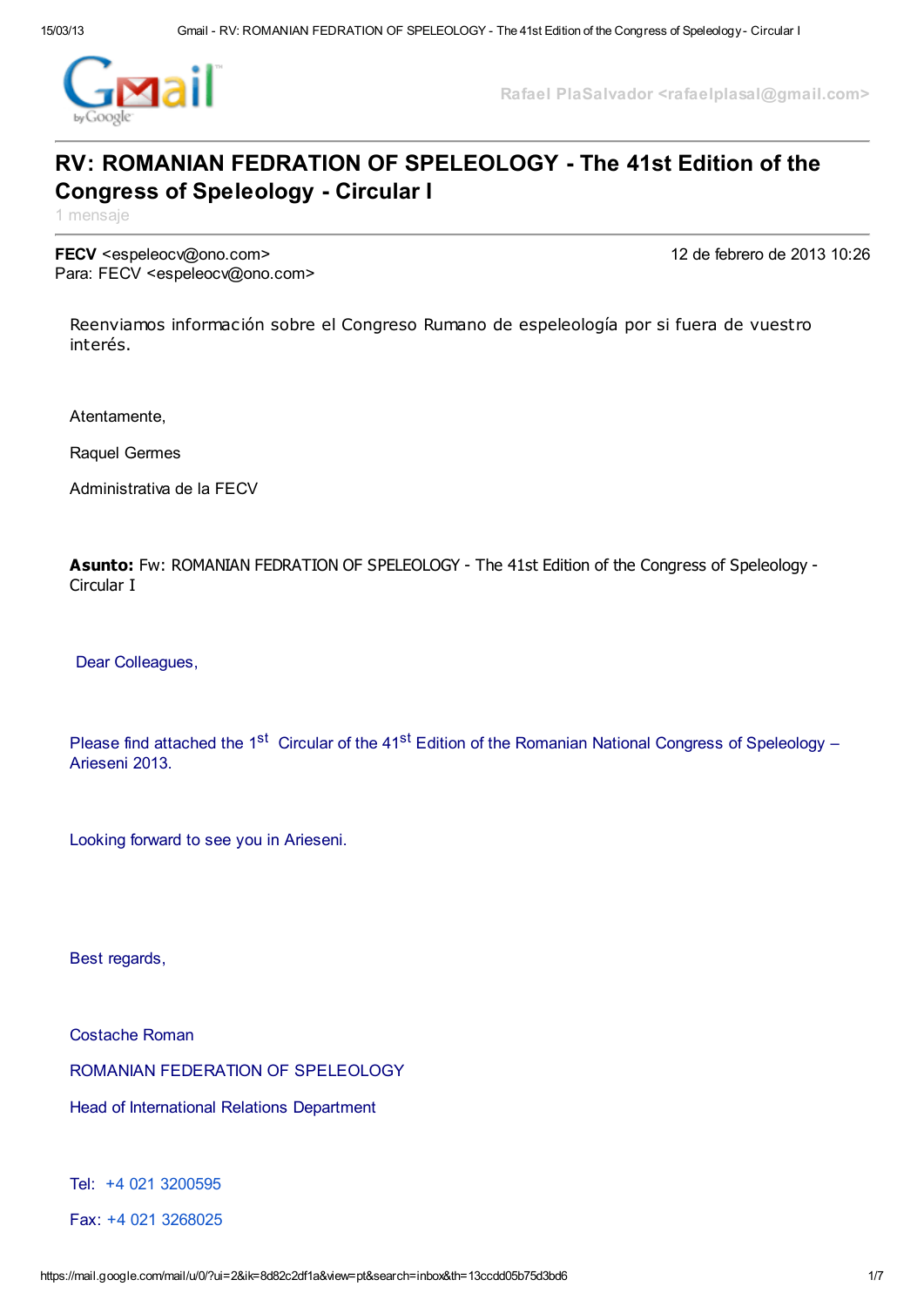M: +4 0744 603706



Please, consider your environmental responsibility: before printing this e-mail, ask yourself whether you need a hard copy!

## National Congress of Speleology

XLI Edition

## Romania

# *CIRCULAR I*

Short History

In 1973, romanian cavers met for the first time at "Padina" chalet, for a national meeting called "Speosport". Since that time , this event was organised each year, untill in 2000 the name was changed from "Speosport" to "Congresul National de Speologie" ("The National Congres of Speleology").

"Congresul National de Speologie" is the annual meeting of romanian cavers and marks a years caving and exploration results, and is a forum for debate and expression in speleology, carstology and asociated activityes.

#### **Organizer**

This year the "Sfix Gârda" Speleological Association celebrates 20 years since 1993 when doctor Christian Ciubotărescu left Bucharest and moved to Gârda de Sus, a small village where he practices medicine even today as a general practitioner. Together with Dan Popescu and other speleologists, he founded the Speleological Association which becomes a legal entity in 1994.

Our Association has the honour to invite you to the 41st edition of the National Speleological Congress, which will take place in Arieşeni commune, Alba County, between 6 - 8 September 2013.

Location:

The Arieșeni Commune is located on DN 75, in the far North - Eastern part of the Alba County, on the Arieşul Mare springs, 120 km away from the city of Alba Iulia , and 140 km away from the nearest town called Câmpeni. The area represents the center of a circle which encompasses on its borders the following cities: Cluj Napoca, 141 km away, Oradea 130 km away, Arad 182 km away and Alba Iulia 120 km away, thus being an attraction close to most of the tourists in this area.

Tourist attractions in the area: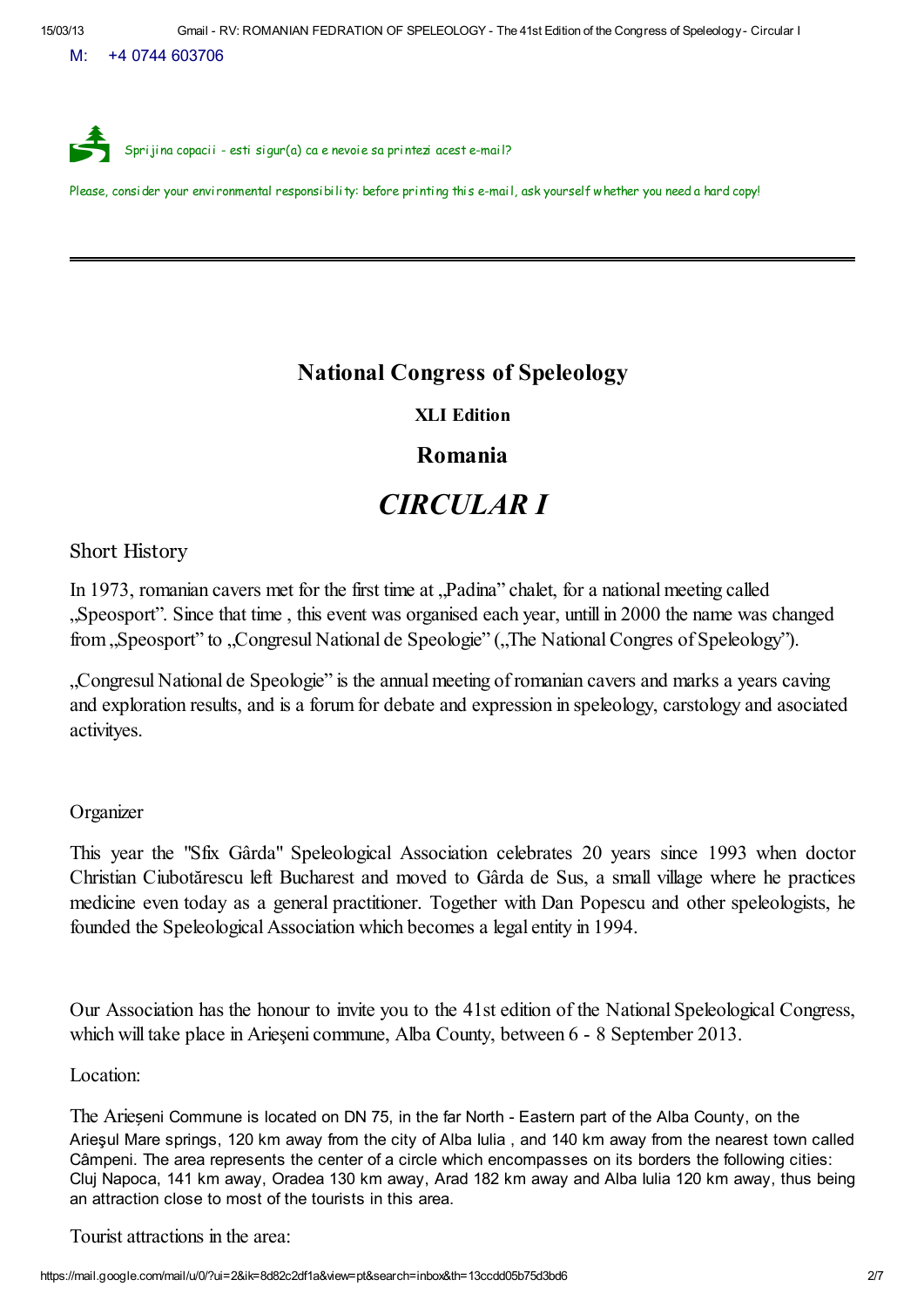15/03/13 Gmail - RV: ROMANIAN FEDRATION OF SPELEOLOGY - The 41st Edition of the Congress of Speleology - Circular I

Ghețarul Scărișoara Cave, Groapa Ruginoasă, Vârceorog Waterfall, Cheile Galbenei, Poarta lui Ionele Cave, Ghețarul de la Vârtop Cave, Cheile Mândruțului, Izbucul Tăuz, Izbucul Cotețul Dobreștilor, Pătrăhăițești Traditional Art Museum.

Access by car:

1. Alba Iulia – Arieșeni (120 km) : take DN 74 and in the city of Câmpeni turn left on DN 75

2. Deva – Arieșeni (133 km) : take DN 76 to Brad where you turn right on DN 74 to the city of Campeni then turn left on DN 75

- 3. Oradea Arieșeni (130 km) : take DN 76 to Ștei where you turn left on DN 75
- 4. Cluj Napoca Arieșeni (141 km) : take DN 1 to Turda where you turn right on DN 75.

Access by bus:

- · Alba Iulia Arieșeni, at 7ºº from Alba Iulia bus terminal
- · Deva Arieșeni, at 14.50ºº from Deva bus terminal
- · Oradea Arieșeni, at 10ºº and 17ºº from Oradea bus terminal
- · Cluj Napoca Arieșeni, at 6ºº, 13ºº and 15ºº from Cluj bus terminal

Preliminary schedule:

- · Excursions: 2-5 September 2013
- · Congress: 6-8 September 2013

Participation fee:

· RON 50, which includes access to all the sections of the Congress, festive meal, catalogues, name tag and accommodation inside the school on an isoprene mattress.

- · Paying the fee in advance until the 1st of August 2013 ensures a 15% discount.
- · The Account holder, bank details and TIN will be communicated in the 2nd leaflet.
- · Information/Signing up:
- · [www.speosport.ro](http://www.speosport.ro/) ( site will be available in the nearest future)
- · A.S. SFINX Vice-president Ciubotărescu Radu-Bogdan

mobile: 004072 8111 392 e-mail: [bebe\\_sfinx@yahoo.com](mailto:bebe_sfinx@yahoo.com)

More detils will be comunicated in the 2ns and 3rd leaflets which will also be available on the following sites: [www.speosport.ro](http://www.speosport.ro/) and [www.frspeo.ro](http://www.frspeo.ro/).

#### ==============================français============================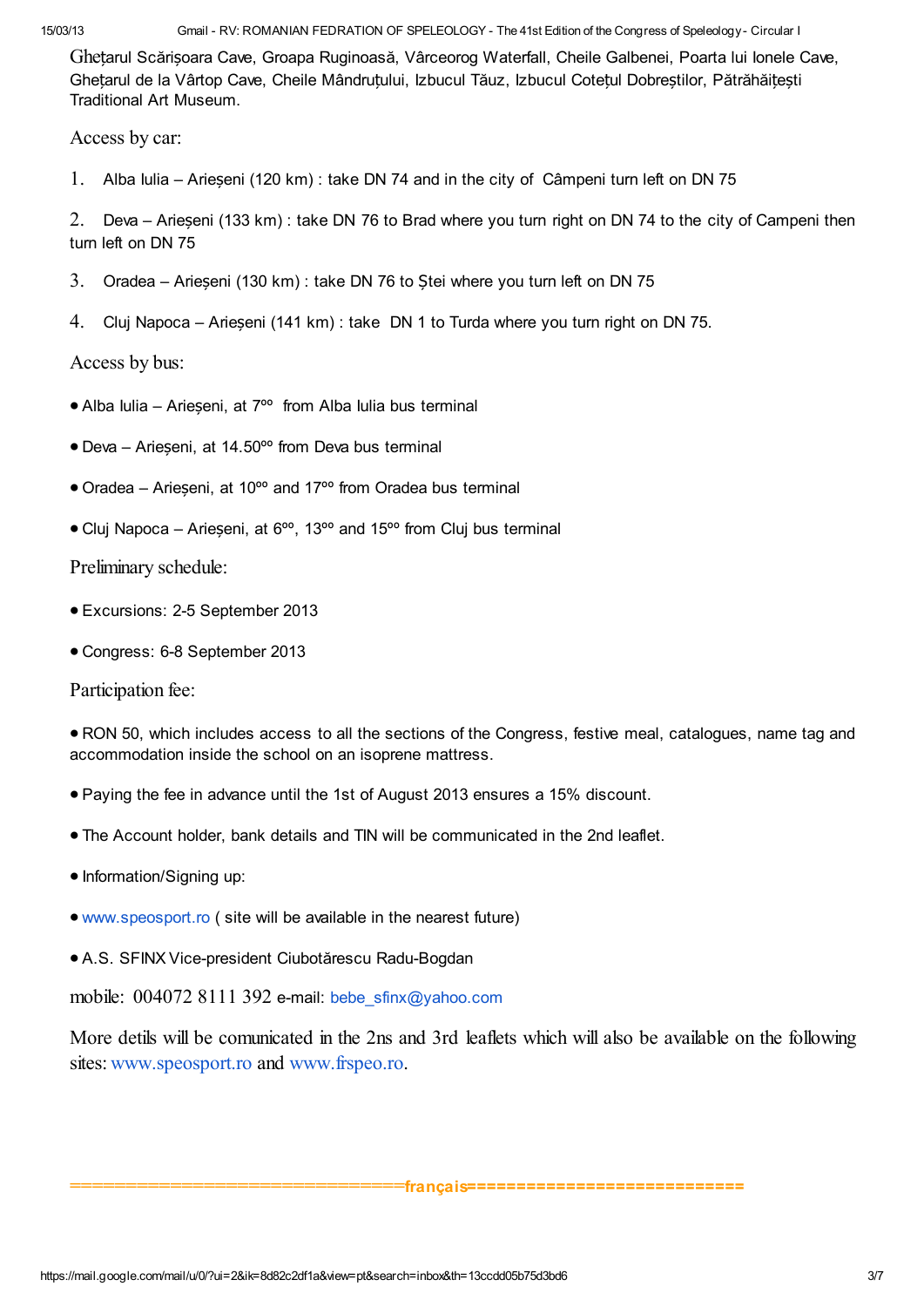## Le Congrès National de Spéléologie de le Roumanie

## Le premiere circulaire

### Bref Histoire

En 1973, le spéléologues roumains ont été réunis pour la première fois a chalet "Padina" dans un des événements nationaux appelés "Speosport". Depuis, l'événement a été répété chaque année jusqu'en 2000 quand il a été renommé "Speosport " en "Congresul National de Speologie" (Le Congrès National de Spéléologie ). "Congresul National de Speologie", est la réunion annuelle des spéléologues roumains et marques le bilan d'un an de activite spelogique, d'être un lieu d'expression et de débat sur tous les domaines liés à la spéléologie ou la science du karst.

**Organisateur** 

Cette année, l'association de spéléologie "Sfinx Gârda" fête ses 20 ans puisque, en 1993, le médecin Ciubotărescu Christian quitté Bucarest et s'installe dans un village qui s'appelle "Gârda de Sus", où il est médecin de famille comme aujourd'hui. En collaboration avec Dan Smith et autres spéléologues vont etablir AS Sphinx, qui devient une organisation enregistrée en 1994.

Notre Association est heureuse de vous inviter à la XLI édition du Congrès National de Spéléologie, qui se tiendra dans la ville Arieseni, Alba, 6-8 Septembre 2013.

Lieu:

La ville Arieseni est situé sur la route DN 75 dans le nord-est du département d'Alba, à la source de la rivière d'Ariesul Mare, aux 120 km de la ville Alba Iulia et aux 40 km de la ville la plus proche - Campeni.

Le tourism dans la région:

La grotte "Glacier du Scărișoara", La fosse "Ruginoasa", La cascade "Vârceorog", Le canyon "Galbenei", La Grotte "La Porte du Ionele", La grotte "Glacier du Vârtop", Le canyon "Mândruțului", Le jet d'eau "Tăuz", Le jet d'eau "Cotețul Dobreștilor", Le musée des arts traditionnels du Pătrăhăițești.

#### Accès en voiture:

1. Alba Iulia – Arieșeni (120 km) : on doit prendre DN 74 jusque à Câmpeni où on doit tourner à gauche sur DN 75.

2. Deva – Arieșeni (133 km) : on doit prendre DN 76 jusque à Brad où on doit tourner droite sur DN 74 et à Campeni on doit tourner à gauche sur DN 75.

3. Oradea – Arieșeni (130 km) : on doit prendre DN 76 jusque à Ștei où on doit tourner à gauche sur DN 75.

4. Cluj Napoca – Arieșeni (141 km) : on doit prendre DN 1 jusque à Turda où on doit tourner à gauche sur DN 75.

Accès en bus: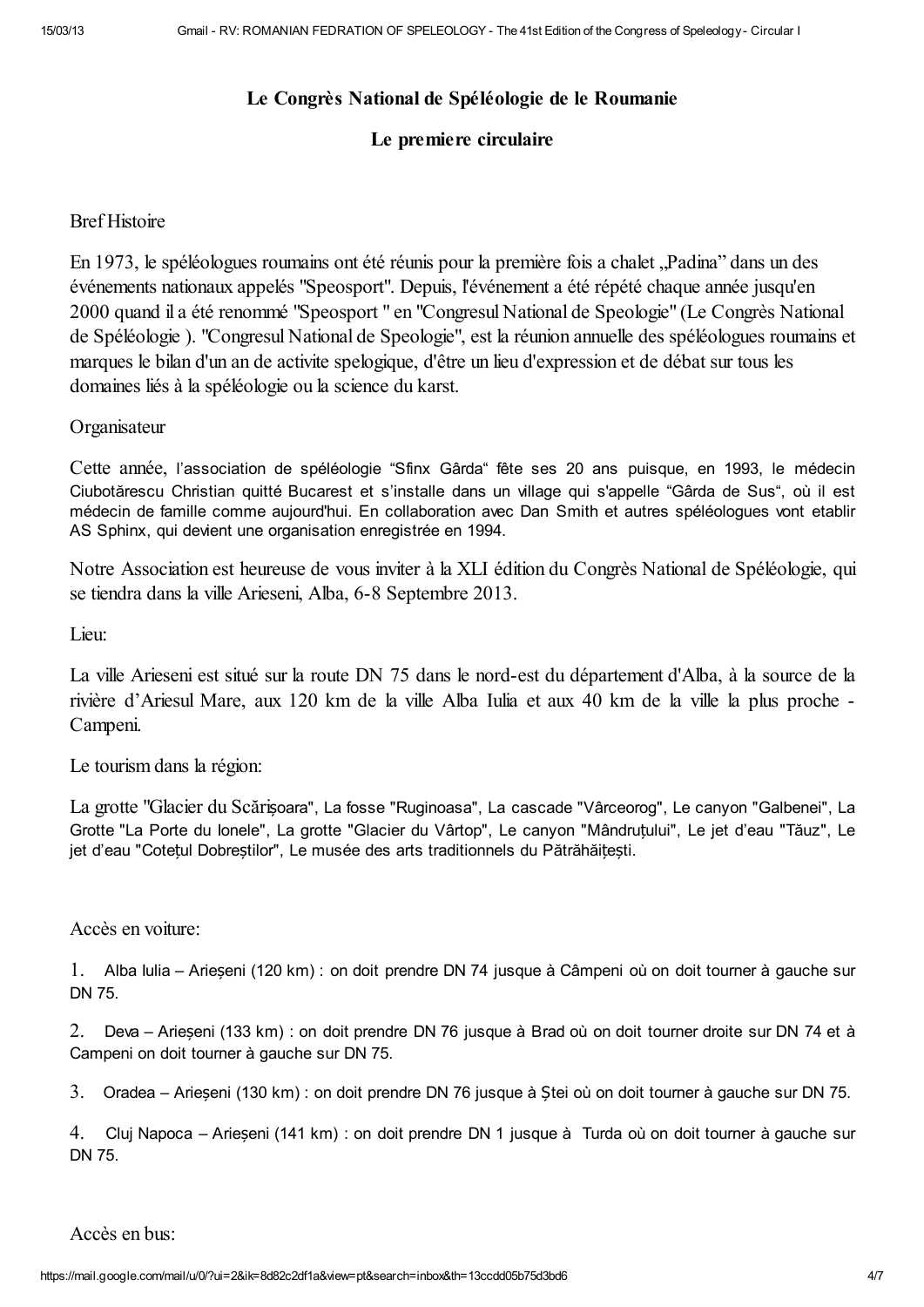15/03/13 Gmail - RV: ROMANIAN FEDRATION OF SPELEOLOGY - The 41st Edition of the Congress of Speleology - Circular I

- · Alba Iulia Arieșeni, le bus part à 7:00 heure de la gare routière du Alba Iulia.
- · Deva Arieșeni, le bus part à 14:50 heure de la gare routière du Deva.
- · Oradea Arieșeni, le bus part aux 10:00 et 17:00 heures de la gare routière du Oradea.
- · Cluj Napoca Arieșeni, le bus part aux 6:00, 13:00 et aux 15:00 heures de la gare routière du Cluj.

Programme préliminaire:

- · Excursions: 2-5 septembre 2013
- · Congrès: 6-8 septembre 2013

#### Tarif:

- · 50 RON, comprend l'accès à toutes les sections du Congrès, le banquet, un dossier, badge de participation, T-shirt et le logement à l'école sur l'isoprène.
- · Veiller à 15% de rabais à ceux qui paient les frais à l'avance pour le 1er août 2013.
- · Le compte, la banque et code fiscal sera communiquée dans la deuxieme circulaire.

#### Information / inscription:

- · [www.speosport.ro](http://www.speosport.ro/) (Page bientôt disponible)
- · Vice-président A.S. SFINX Ciubotărescu Radu-Bogdan

tel: 072 8111 392 e-mail: bebe  $s$ finx $(a)$ yahoo.com

Plus de détails seront divulgués dans la II et III circulaire disponible sur les sites Web [www.speosport.ro](http://www.speosport.ro/) et [www.frspeo.ro.](http://www.frspeo.ro/)

## =Deutsch=============================

## Der National Speologie Kongress Rumänien

## Edition XLI

#### Serienbrief I

## Kurze Geschihte

In 1937, sammelten sich die rumanishe Höhlenforscher zum ersten mal in der "Padina" Hutte fur eine nationale Treffung die man "Speosport" nannte. Seitdem wurde dieses Ereignis bis 2000 jährlich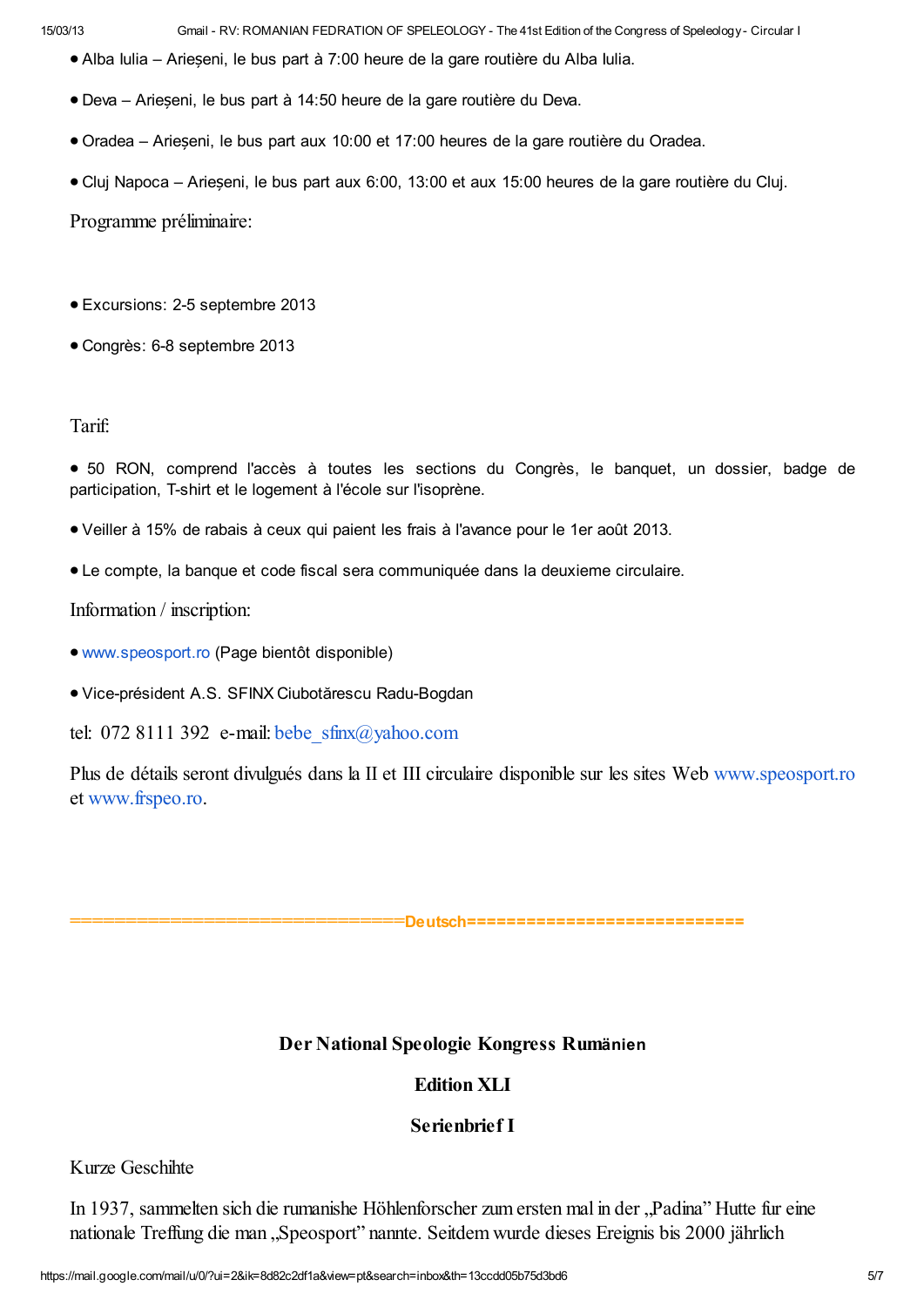15/03/13 Gmail - RV: ROMANIAN FEDRATION OF SPELEOLOGY - The 41st Edition of the Congress of Speleology - Circular I

wiederholt wann sie den nahmen "Speosport" zu "Congresul National de Speologie" änderten ("Nationales Kongress der Höhlenforschung").

"Congresul National de Speologie" ist der Jahrestagung der rumanischer Höhlenforscher, und kennzeichnet ein Jahr des höhlenforschungs , als auch ein Forum für Debatte über alle Fragen im Zusammenhang mit der Höhlenforschung, Carstologie oder sind in Bezug aufsie.

# Veranstalter

Dieses Jahr der Speologie Verein "Sfinx Gârda" feiert 20 Jahre seit wann, in Jahr 1993, der Artz Christian Ciubotărescu ist von Bukarest nach Gârda de Sus umgezogen, wo er auch heute Hausartz ist. Zusammen mit Dan Popescu und andere Speologe gründete er A.S. Sfinx, der Verein der in 1994 juristische Person wurde.

Unser Verein hat die Ehre Sie zu der 41. Edition des Nationale speologie Kongresses einzuladen, der in Arieşeni Gemeinde, Alba Bezirk, von 6 bis 8 September 2013 abwickelt.

## Ort:

Die Arieșeni Gemeinde liegt auf der DN 75, in dem N-E Randpunkt von Alba Bezirk, 120 km von die Stadt Alba Iulia und 40 km von der Câmpeni Stadt entfernt.

Das Gebiet die Mitte eines Kreises der am Rand die Städte Cluj Napoca (141 km entfert), Arad (182 km entfernt), Deva (133 km entfernt) und Alba Iulia (120 km entfernt) repräsentiert. Daher ist das Gebiet eine Attraktion für alle Touristen in der Nähe diesen Lagen.

Der Standort finden Sie auf Google Maps unter der folgende Link:

Touristische Attraktionen in das Gebiet:

Ghețarul Scărișoara Höhle, Groapa Ruginoasa, Vârceorog Wasserfall, Cheile Galbenei, Poarta lui Ionele Höhle , Ghețarul de la Vârtop Höhle , Cheile Mândruțului, Izbucul Tăuz, Izbucul Cotețul Dobreștilor, Pătrăhăițești Traditionale Kunst Museum.

Auto Zufahrt:

Alba Iulia – Arieșeni (120 km) : fahren Sie auf DN 74 und in Câmpeni biegen Sie links auf DN 75 ab.

Deva – Arieșeni (133 km) : fahren Sie auf DN 76 bis zu Brad wo Sie biegen rechts auf DN 74 ab bis zu Campeni wo biegen Sie links auf DN 75 ab.

Oradea – Arieșeni (130 km) : fahren Sie auf DN 76 bis zu Ștei wo biegen Sie links auf DN 75 ab.

Cluj Napoca – Arieșeni (141 km) : fahren Sie auf DN 1 bis zu Turda wo Sie biegen rechts auf DN 75 ab.

Bus Zufahrt:

Alba Iulia – Arieșeni, um 7 Uhr von Alba Iulia Busbahnhof

Deva – Arieșeni, um 14:50 Uhr von Deva Busbahnhof

Oradea – Arieșeni, um10 und 17 Uhr von Oradea Busbahnhof

Cluj Napoca – Arieșeni, um 6, 13 und um 15 Uhr von Cluj Busbahnhof